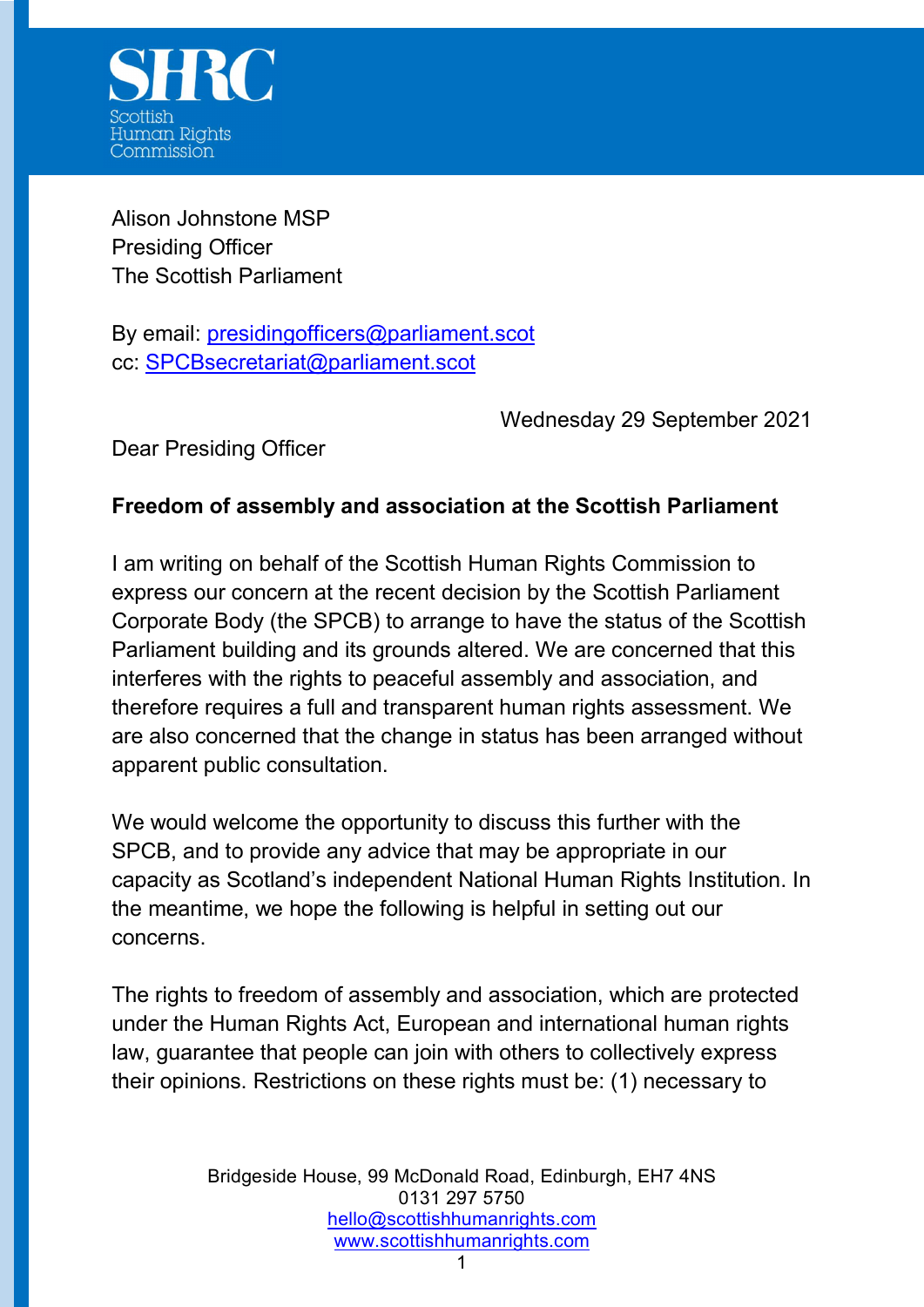achieve a pressing social aim, and (2) proportionate, going no further than necessary to achieve that aim.

The test of necessity requires clearly identifying the pressing social aim being addressed, and the evidence relied upon in concluding that the measure is necessary to achieve that aim. Proportionality requires that the measure taken goes no further than necessary to achieve the aim, in terms of its impact on human rights. If there is an alternative measure that involves less interference with people's human rights, that measure ought to be adopted. Proportionality also requires that the measure is only in place for as long as strictly necessary.

In June this year, the SPCB requested that the Home Office designate the Scottish Parliament as a site under the Serious Organised Crime and Police Act 2005 (the Act). In response to that request, the Home Office signed an Order on 8 September, which was laid before the House of Commons and House of Lords on 9 September and is scheduled to come into force on 1 October.

The effect of the Order will be to designate the Scottish Parliament building and its grounds as a site which is subject to an offence under Section 129 of the Act, the Scottish equivalent of the English criminal offence of trespass. The offence will be committed if a person is on the grounds of the Scottish Parliament "without lawful authority". What constitutes "lawful authority", and how someone ensures they have such authority, is not explained in the Act and is not set out in the Order. The grounds are delineated on a drawing within the Order and include the outdoor areas around the Parliament building. The offence is one of strict liability; there is no requirement to prove that the person was, for example, causing a disturbance, obstructing or presenting a danger to others. The offence carries a maximum sentence of 1 year in prison and/or a £5,000 fine.

> Bridgeside House, 99 McDonald Road, Edinburgh, EH7 4NS 0131 297 5750 hello@scottishhumanrights.com www.scottishhumanrights.com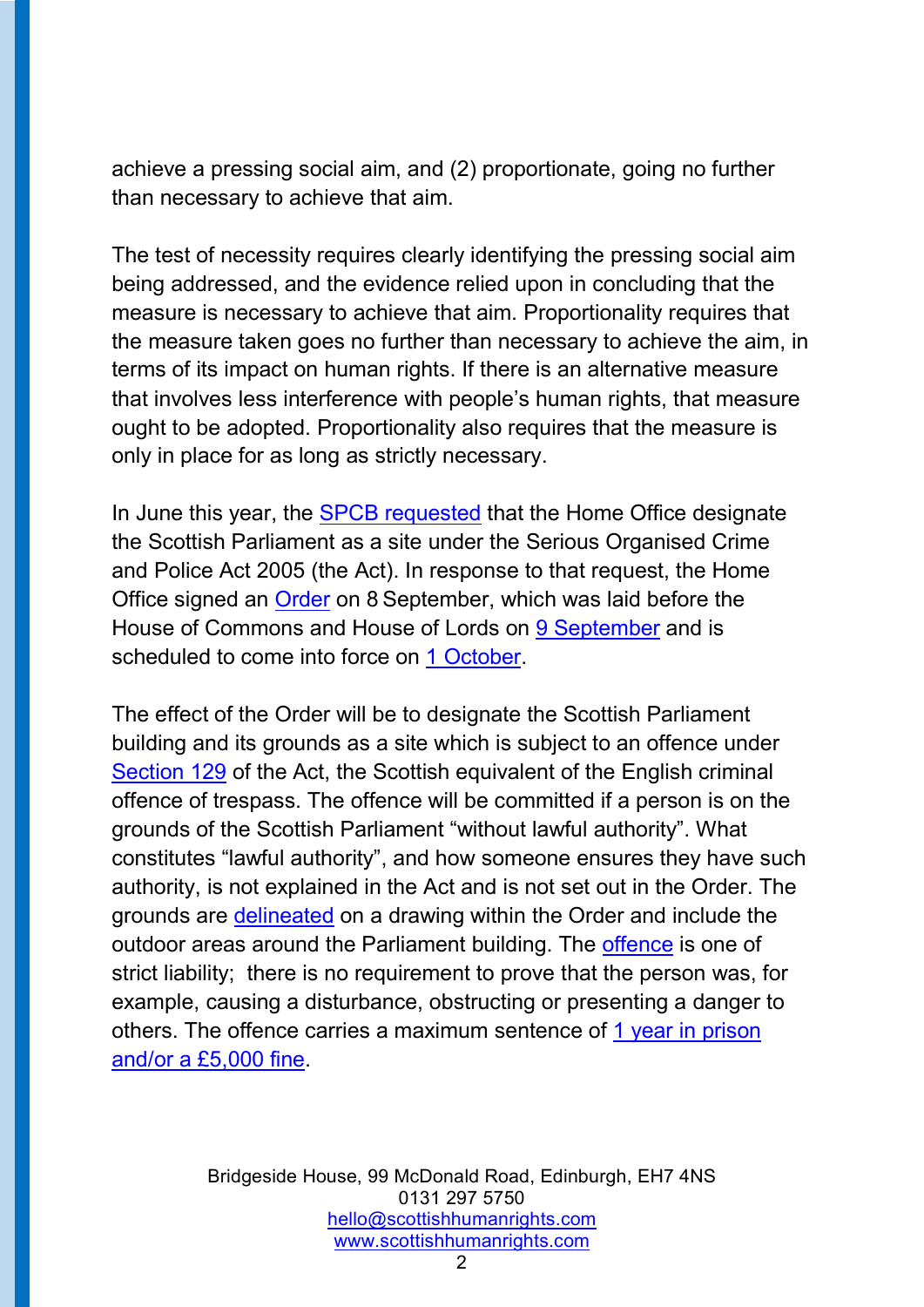This change in status could have a very significant impact on the ability of people in Scotland to exercise their rights to freedom of peaceful assembly and expression. Currently people can assemble on the grounds of the Scottish Parliament to peacefully demonstrate or protest, and many do. It can be of particular importance to demonstrate close to the Scottish Parliament, where important decisions on policy and law are made.

Existing Scottish criminal law applies to people assembling on the Scottish Parliament's grounds, with Police Scotland able to take action to address conduct which breaches the peace, or which is not peaceful. Police Scotland have exercised their existing powers to remove people from the Parliament on occasion, and the SPCB has used its existing civil law powers to have people removed who were encamped on Scottish Parliament grounds. It is not clear on what basis the SPCB has concluded that it is necessary and proportionate to alter the status of the Parliament grounds, given these existing powers exist and are being used.

In less than six weeks the Conference of Parties (COP26) of the UN Framework Convention on Climate Change (the Paris Agreement) is due to be held in Glasgow. While the UK, and Scotland in particular, have set some of the toughest climate change targets in the world, the route to ensuring these targets are met is still unclear and there is no accountability mechanism built into the Paris Agreement. As a result, individuals and civil society have had to bear the responsibility of advocating for more urgent, robust and effective measures. Exercising the rights of assembly and association has been critical in raising awareness and understanding of the issue and the need for urgent action. COP26 will follow the recent report of the UN's Intergovernmental Panel on Climate Change which issued a "code red for humanity". This is a critical time to ensure that the rights of freedom of assembly and association are upheld.

> Bridgeside House, 99 McDonald Road, Edinburgh, EH7 4NS 0131 297 5750 hello@scottishhumanrights.com www.scottishhumanrights.com